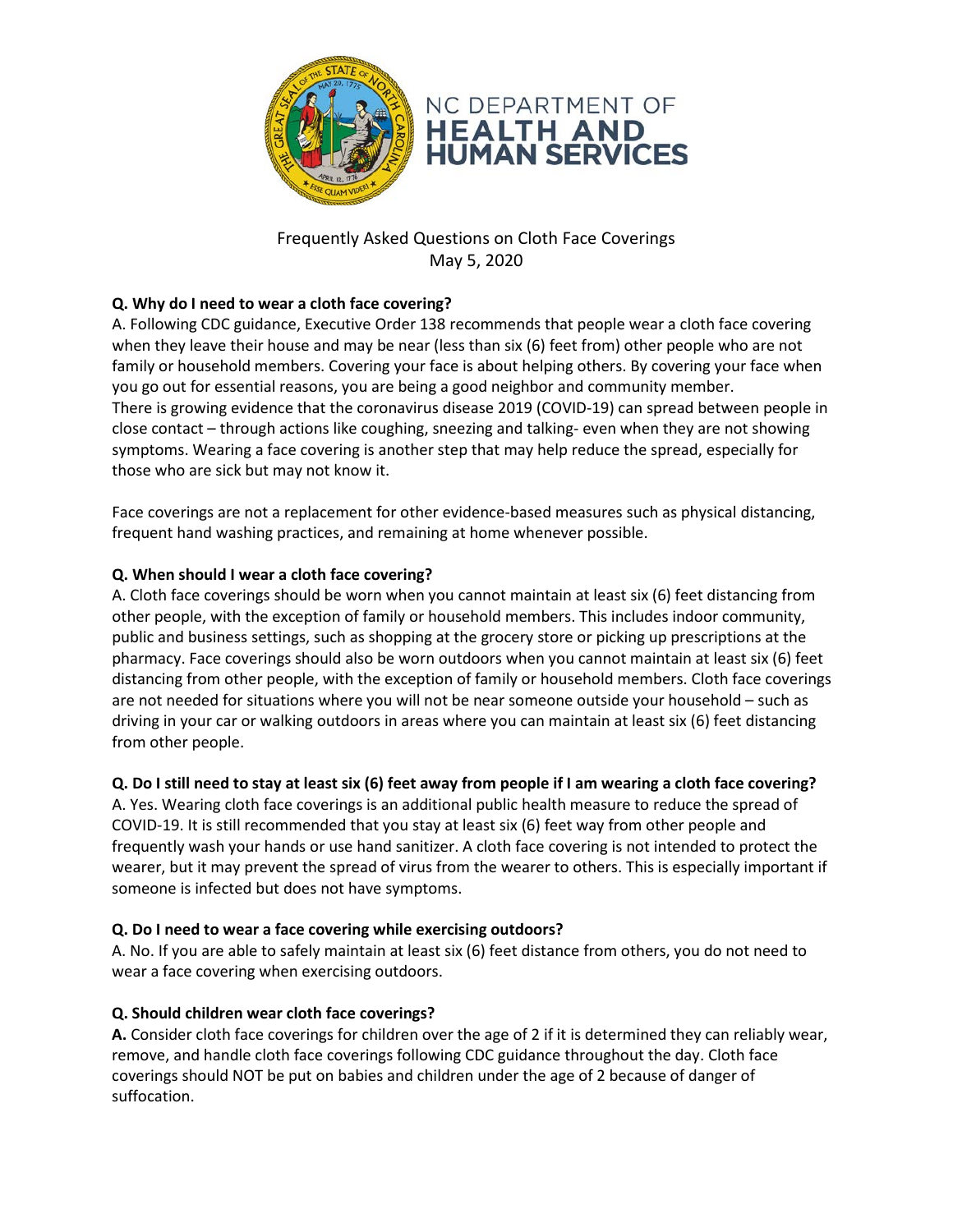### **Q. What kind of face covering should I use?**

A. The general public should wear cloth face coverings that cover the nose and mouth. Procedural and N95 respirators are critical supplies and should be reserved for healthcare workers or other medical first responders, as recommended by CDC guidance. Ski masks do not provide appropriate coverage.

## **Q. Where can I get a cloth face covering?**

A. While cloth face coverings are being sold by a range of retailers and available to purchase online, you can also make them at home from regular household items. CDC has released [resources](https://www.cdc.gov/coronavirus/2019-ncov/prevent-getting-sick/diy-cloth-face-coverings.html) on how to make a face covering from items like bandanas and t-shirts. A [video](https://www.youtube.com/watch?v=tPx1yqvJgf4) showing the steps is also available

### **Q. Who should not wear cloth face coverings?**

A. Cloth face coverings should not be placed on children younger than two (2) years of age, anyone who has trouble breathing, or is unconscious, incapacitated or otherwise needs assistance to remove the face covering.

### **Q. How do I take care of my cloth face covering?**

A. It is a good idea to wash your cloth face covering frequently, ideally after each use, or at least daily. Have a bag or bin to keep cloth face coverings in until they can be laundered with detergent and hot water and dried on a hot cycle. If you must re-wear your cloth face covering before washing, wash your hands immediately after putting it back on and avoid touching your face. Discard cloth face coverings that:

- No longer cover the nose and mouth
- Have stretched out or damaged ties or straps
- Cannot stay on the face
- Have holes or tears in the fabric

## **Q. How do I safely adjust or remove a used cloth face covering?**

A. Be careful not to touch your eyes, nose, and mouth when removing or adjusting a face covering and wash hands immediately after removing or adjusting.

#### **Q. What if I am worried about being profiled or being subjected to bias if I wear a cloth face covering?**

A. While it is encouraged that you wear a face covering, it is not required, and individuals must determine themselves whether they are comfortable and feel safe wearing one in public. Some populations may experience increased anxiety and fear of bias and being profiled wearing face coverings in public spaces, but everyone should adhere to this guidance without fear of profiling or bias. If someone is the target of ethnic or racial intimidation as the result of adhering to the face covering provision or as a result of the pandemic, they are encouraged to report the matter to law enforcement or other government entity.

## **Q. What if I am a person with, or I support someone with a disability and cannot or simply will not wear a face covering?**

A. It may be scary for individuals to have cloth placed over their face if they do not understand why or if they have trouble with breathing. Some individuals may have sensitivity to having something placed over their face. Providing clear education about the reasons to wear a face covering, giving encouragement, and modeling the use of a face covering are good rules of thumb when helping